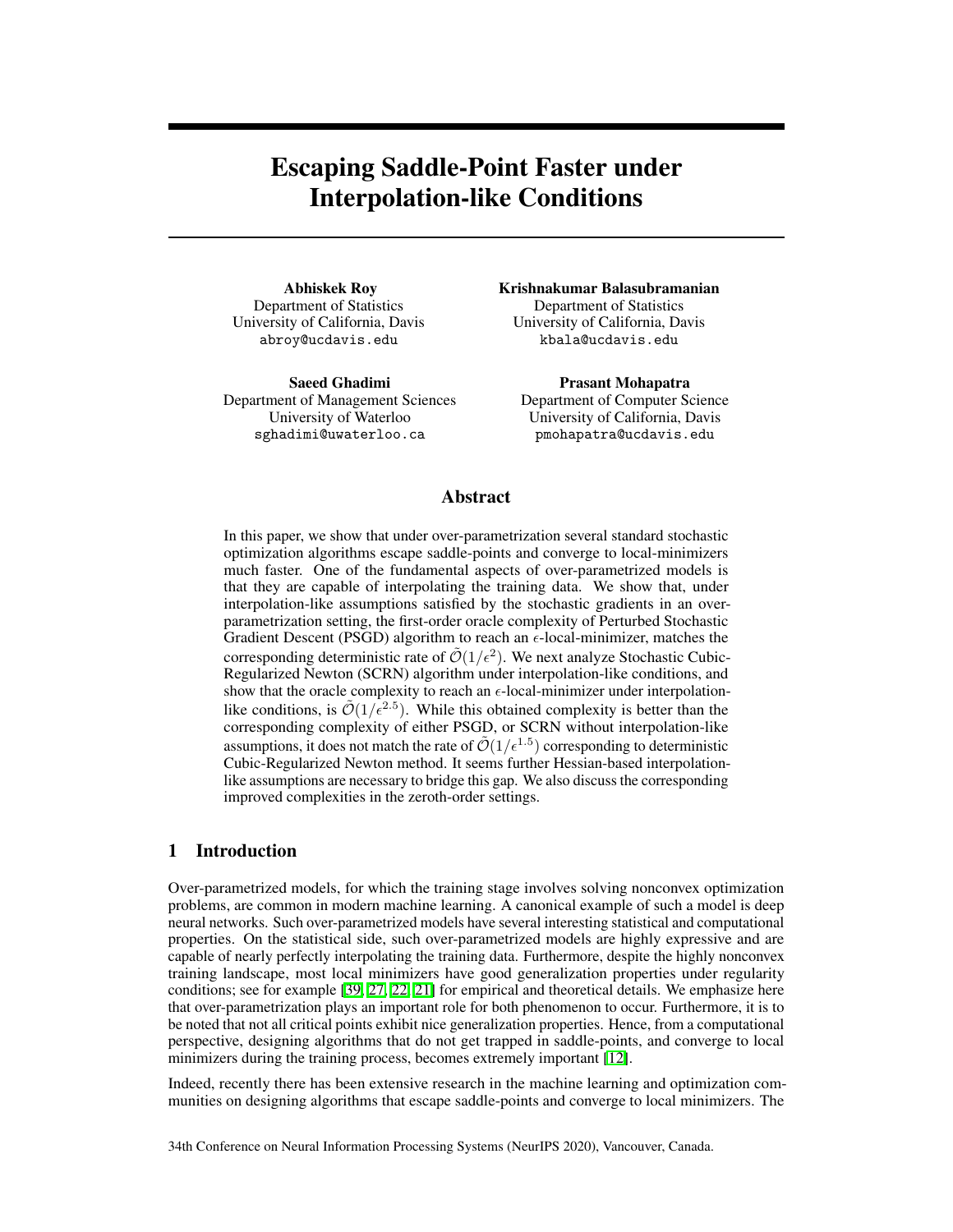authors of [\[30\]](#page-10-3) proved the folklore result that in the deterministic setting for sufficiently regular functions, vanilla gradient descent algorithms converges almost surely to local minimizers, even when initialized randomly; see also  $[29]$ . However,  $[30, 29]$  $[30, 29]$  $[30, 29]$  only provide asymptotic results, that have limited consequence for practice. Understandably, it has been shown by the authors of  $\sqrt{15}$ , that gradient descent might take exponential-time to escape saddle points in several cases. In this context, injecting artificial noise in each step of the gradient descent algorithm has been empirically observed to help escape saddle points. Several works, for example, [\[24,](#page-10-5) [26\]](#page-10-6), showed that such *perturbed* gradient descent algorithms escape saddles faster in a non-asymptotic sense. Such algorithms are routinely used in training highly over-parametrized deep neural network and other over-parameterized nonconvex machine learning models. However, existing theoretical analysis of such algorithms fail to take advantage of the interpolation-like properties enjoyed by over-parametrized machine learning models. Hence, such theoretical results are conservative. Specifically, there is a gap between the assumptions used in the theoretical analysis of algorithms that escape saddle-points and the assumptions commonly satisfied by over-parametrized models which are trained by those algorithms.

In this work, we consider nonconvex stochastic optimization problems of the following form:

<span id="page-1-0"></span>
$$
\underset{x \in \mathbb{R}^d}{\operatorname{argmin}} \left\{ f(x) := \mathbf{E}_{\xi}[F(x,\xi)] \right\}.
$$
\n(1)

where  $f: \mathbb{R}^d \to \mathbb{R}$  is nonconvex function satisfying certain regularity properties described next, and  $\xi$ is a random variable characterizing the stochasticity in the problem. We assume that the function *f* has a lower bound  $f^*$  throughout this work. We analyze two standard algorithms that escape saddle-points, namely the perturbed stochastic gradient descent (PSGD) and stochastic cubic-regularized Newton's method (SCRN) for problems of the form in  $\Pi$ . We show that under interpolation-like assumptions (see Section  $\sqrt{2}$  for exact definitions) on the stochastic gradient, it could be proved that both PSGD and SCRN escape saddle-points and converge to local minimizers much faster. In particular, we show that in order for PSGD algorithm to escape saddle-points and find an  $\epsilon$ -local-minimizer, the number of calls to the stochastic first-order oracle is of the order  $\tilde{\mathcal{O}}(1/\epsilon^2)^{1}$  $\tilde{\mathcal{O}}(1/\epsilon^2)^{1}$  $\tilde{\mathcal{O}}(1/\epsilon^2)^{1}$  which matches number of calls when the objective being optimized is a deterministic objective (for which exact gradient could be obtained in each step of the algorithm) $\frac{2}{5}$ . As a point of comparison,  $\boxed{19}$ ,  $\boxed{25}$  showed that without the interpolation-like conditions that we make, PSGD requires  $\mathcal{O}(1/\epsilon^4)$  calls to the stochastic gradient oracle. Furthermore, [\[17\]](#page-9-3) analyzed a version of PSGD with averaging and improved the oracle complexity to  $\tilde{\mathcal{O}}(1/\epsilon^{3.5})$ . It is also worth noting that, with a mean-square Lipschitz gradient assumption on the objective function being optimized, and using complicated variance reduction techniques, the authors of  $[16]$  showed that it is possible for a double-loop version of PSGD to converge to  $\epsilon$ -local minimizers with  $\mathcal{O}(1/\epsilon^3)$  number of calls to the stochastic first-order oracle. However, recent empirical investigations seem to suggest that variance reduction techniques are inefficient for the nonconvex deep learning problems [\[13,](#page-9-5) [43\]](#page-11-1). Our results, on the other hand exploit the naturally available structure present in over-parametrized models and obtains the best-known oracle complexity for escaping saddle-points using only the vanilla versions of PSGD algorithm (which is oftentimes the version of PSGD used in practice). We also analyze the corresponding Zeroth-Order version of the PSGD algorithm. In this setting, we are able to observe only potentially noisy evaluations of the function being optimized. In this setting, we show that PSGD algorithm requires  $\tilde{\mathcal{O}}(d^{1.5}/\epsilon^{4.5})$  calls to the stochastic zeroth-order oracle. In this context, we are not aware of a result to compare with. The recent works of  $\left|\frac{1}{4}\right| \left|\frac{1}{8}\right|$  provided results for bounded functions in the zeroth-order deterministic setting, where one obtains exact function values; such a setting though is highly unrealistic in practice.

Next, we consider the question of whether using second-order methods helps reduce the number of calls. Indeed, in the deterministic setting, it is well-known that second-order information helps escape saddle point at a much faster rate. For example,  $\sqrt{37}$  proposed that Cubic-regularized Newton's method and showed that the method requires only  $\tilde{\mathcal{O}}(1/\epsilon^{1.5})$  calls to the gradient and Hessian oracle; see also [\[8,](#page-9-8) [11\]](#page-9-9) for related results. Correspondingly, in the stochastic setting [\[47\]](#page-11-2) showed that SCRN method requires  $\tilde{\mathcal{O}}(1/\epsilon^{3.5})$  calls, which is better than that of PSGD (without further assumptions). In this work, we show that under interpolation-like assumptions on (only) the stochastic gradient, SCRN method requires only  $\tilde{\mathcal{O}}(1/\epsilon^{2.5})$  calls. In contrast to the PSGD setting, SCRN requires more calls than its corresponding deterministic counterpart. However, it should be noted that the complexity of SCRN

<span id="page-1-1"></span><sup>&</sup>lt;sup>1</sup>Here,  $\tilde{\mathcal{O}}$  hides log factors.

<span id="page-1-2"></span>It is possible to obtain  $\tilde{\mathcal{O}}(1/\epsilon^{11.75})$  complexity using accelerated method in deterministic setting; see [\[26\]](#page-10-6).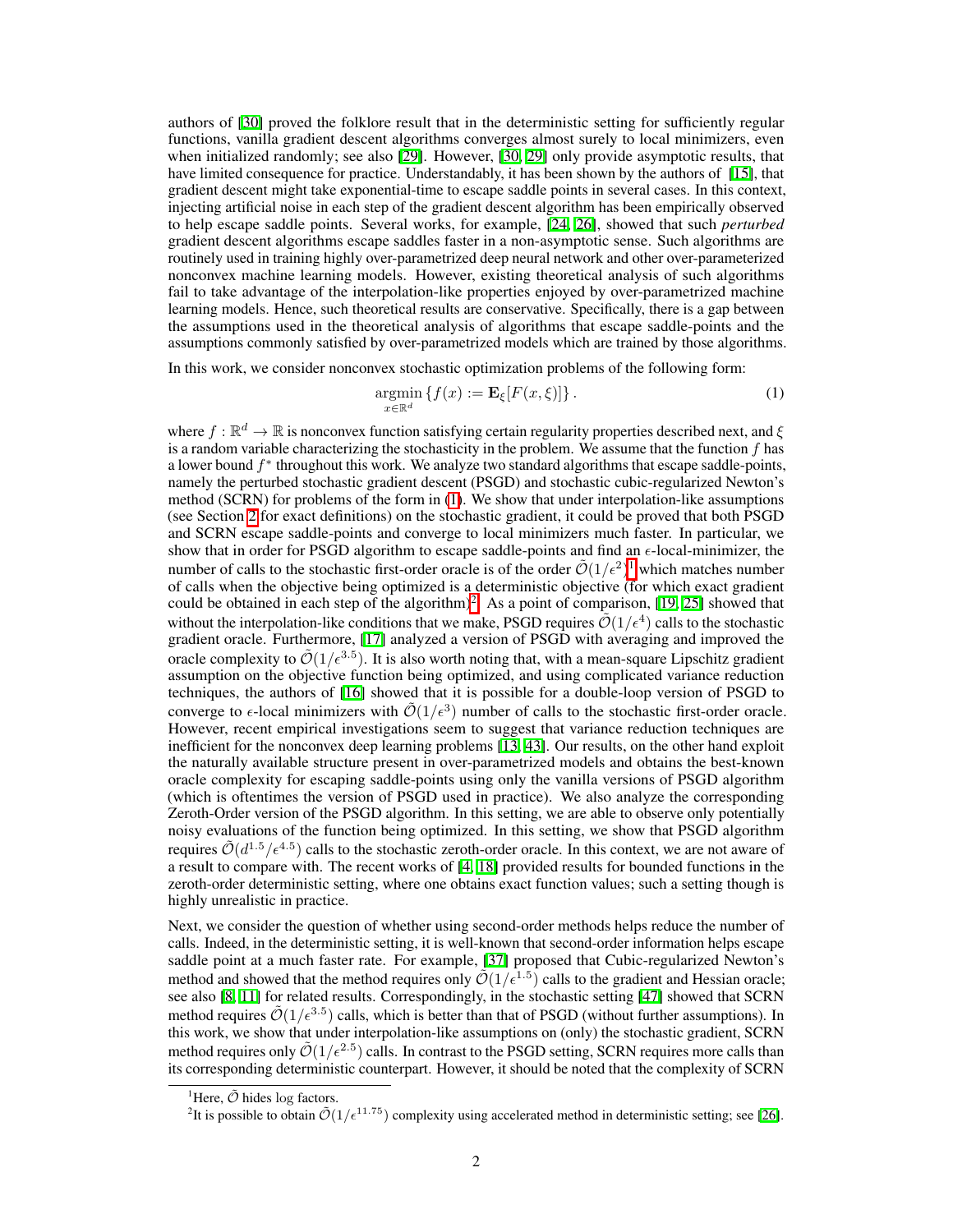| Algorithm       | With SGC<br>(This paper)                                                             |                                                                    | Without SGC                                                                                                    |                                                                 | Deterministic                                                   |
|-----------------|--------------------------------------------------------------------------------------|--------------------------------------------------------------------|----------------------------------------------------------------------------------------------------------------|-----------------------------------------------------------------|-----------------------------------------------------------------|
|                 | ZΩ                                                                                   | HО                                                                 | ZΟ                                                                                                             | HО                                                              | HO                                                              |
| Perturbed<br>GD | $\tilde{\mathcal{O}}\left(d^{1.5}\epsilon^{-4.5}\right)$<br>Theorem $\overline{3.1}$ | $\tilde{\mathcal{O}}\left(\epsilon^{-2}\right)$<br>Theorem $3.1$   | $\tilde{\mathcal{O}}\left(d^{1.5}\epsilon^{-5.5}\right)$<br>Theorem 3.2                                        | $\mathcal{O}(\epsilon^{-4})$<br>Theorem 17<br>$\left[25\right]$ | $\mathcal{O}(\epsilon^{-2})$<br>Theorem 3<br>[24]               |
| Cubic<br>Newton | $\tilde{\mathcal{O}}\left(d^4\epsilon^{-2.5}\right)$ Theorem 4.1                     | $\tilde{\mathcal{O}}\left(\epsilon^{-2.5}\right)$<br>Theorem $4.1$ | $\tilde{\mathcal{O}}\left(d^4\epsilon^{-2.5}\right) + \mathcal{O}\left(d\epsilon^{-3.5}\right)$<br>Theorem 4.1 | $\mathcal{O}\left(\epsilon^{-3.5}\right)$<br>Theorem 1<br>[47]  | $\mathcal{O}$ ( $\epsilon^{-1.5}$ )<br>Theorem 3<br>$\sqrt{37}$ |

Table 1: Oracle complexities of perturbed stochastic gradient descent (PSGD) and stochastic cubicregularized Newton's method (SCRN). ZO corresponds to number of calls to zeroth-order oracle and HO corresponds to number of calls to first or second-order oracles. The result for PSGD and SCRN are given respectively in high-probability and in expectation. The results in the deterministic case corresponds to projected gradient descent and cubic-Regularized Newton's method (without stochastic gradients).

is still better than that of the PSGD, with or without interpolation-like assumptions. We belive that without further interpolation-like assumptions also on the stochastic Hessians, the oracle complexity of SCRN cannot be improved, in particular to match the deterministic rate of  $\tilde{\mathcal{O}}(1/\epsilon^{1.5})$  (see also Remark  $\overline{6}$ ). We also provide similar improved results for a zeroth-order version of SCRN method, thereby improving upon the results of  $[5]$ . All of our results, along with comparison to existing results in the literature and the corresponding assumption required, are summarized in Table  $\Pi$ . We conclude this section with a other related works.

More Related Works. In the interpolation regime,  $\sqrt{33}$  recently showed that mini-batch stochastic gradient descent (SGD) algorithm enjoys exponential rates of convergence for unconstrained stronglyconvex optimization problems; see also  $[45]$   $[36]$  $[36]$  for related earlier work. For the non-convex setting, [\[6\]](#page-9-11) analyze SGD for non-convex functions satisfying the Polyak-Lojasiewicz (PL) inequality [\[41\]](#page-11-4) under the interpolation condition and show that SGD can achieve a linear convergence rate. Recently, [\[48\]](#page-11-5) introduced a more practical form of interpolation condition, and prove that the constant step-size SGD can obtain the optimal convergence rate for strongly-convex and smooth convex functions. They also show the first results in the non-convex setting that the constant step-size SGD can obtain the deterministic rate in the interpolation regime for converging to first-order stationary solution. Subsequently, [\[34\]](#page-10-11) investigate the regularized subsampled Newton method (R-SSN) and the stochastic BFGS algorithm under the interpolation-like conditions. We emphasize that all the above works consider the case of convex objective function predominantly; the only exception is  $[48]$  that consider the nonconvex case but only study convergence to first-order stationary solution. There has been several works on obtaining oracle complexity of escaping saddle-points in the finite-sum setting; we refer the interested reader to  $\left[\frac{1}{51}, \frac{50}{50}, \frac{49}{9}\right]$  and references therein for such results. We emphasize that a majority of the above works are based on complicated variance reduction techniques that increase the implementation complexity of such methods and make them less appealing in practice. There exist only few works on escaping saddle-points for constrained optimization problems; see [\[32,](#page-10-12) [31,](#page-10-13) [40,](#page-11-9) [35\]](#page-10-14) for more details.

We also briefly discuss the consequences of our results to deep neural network training and related works. Roughly speaking, there are now two potential explanations for the success of optimization methods for training deep neural networks [\[46\]](#page-11-10). The first explanation is based on landscape analysis. This involves two steps: Showing the optimization landscape has favorable geometry [\[28\]](#page-10-15) (i.e., all local minima are (approximate) global minima under suitable regularity conditions), and hence constructing optimization algorithms that can efficiently escape saddle-points. The second explanation is based on the NTK viewpoint; see, for example  $[23, 9, 10, 3, 14, 52]$  $[23, 9, 10, 3, 14, 52]$  $[23, 9, 10, 3, 14, 52]$  $[23, 9, 10, 3, 14, 52]$  $[23, 9, 10, 3, 14, 52]$  $[23, 9, 10, 3, 14, 52]$  $[23, 9, 10, 3, 14, 52]$  $[23, 9, 10, 3, 14, 52]$  $[23, 9, 10, 3, 14, 52]$  $[23, 9, 10, 3, 14, 52]$  $[23, 9, 10, 3, 14, 52]$ , for a partial overview. However, a majority of the results based on NTK viewpoint are for polynomially (in depth and sample-size) large-width networks (indeed, [\[3\]](#page-9-14) mention that their polynomial degrees are impractical). Our results in this paper are geared towards the former program.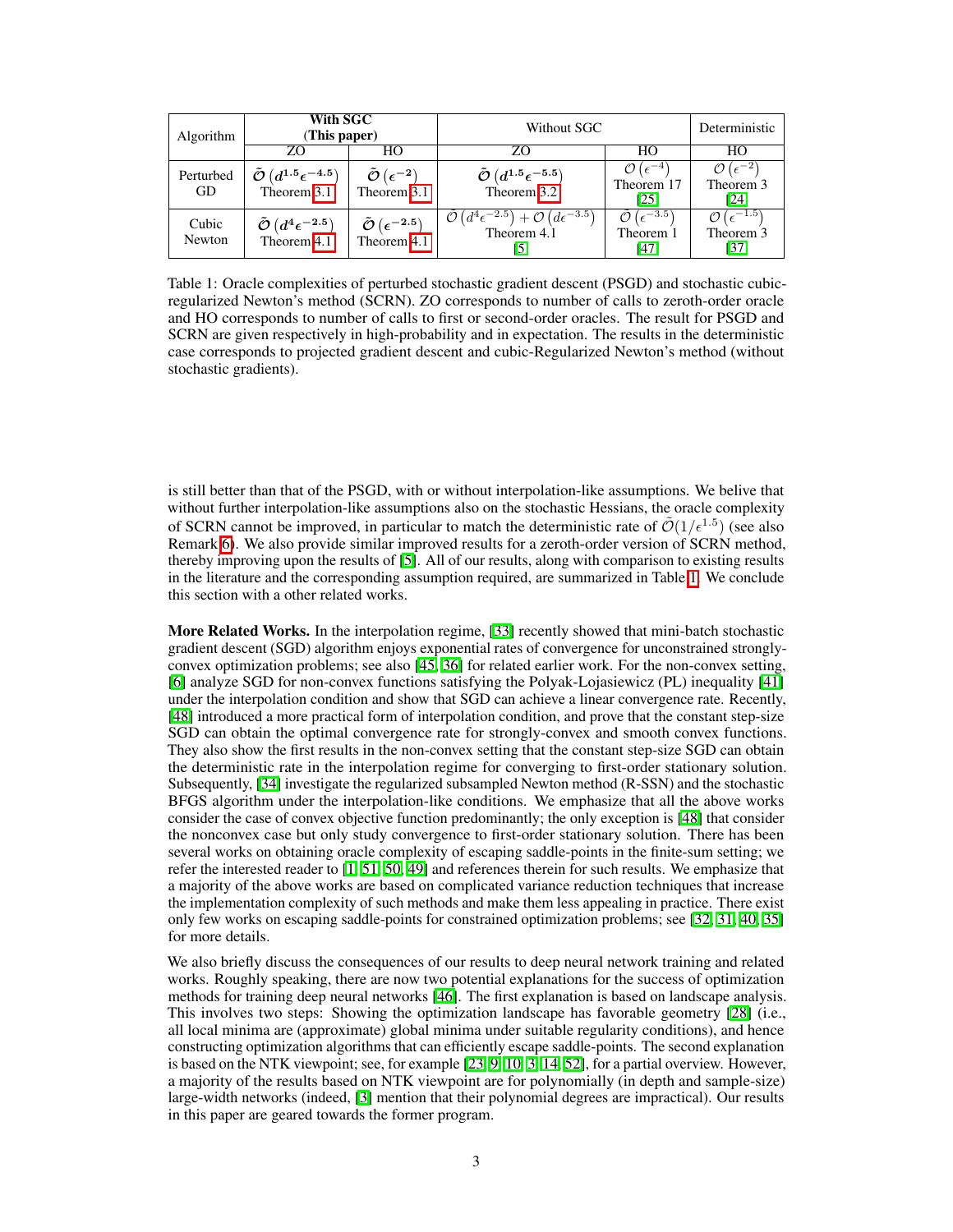# <span id="page-3-0"></span>2 Preliminaries

We now present the assumptions and definitions used throughout the paper. Section-specific additional details are in the respective sections. In this paper we use  $\|\cdot\|$ , and  $\|\cdot\|_*$  to denote a norm and the corresponding dual norm on  $\mathbb{R}^d$ . We now describe some regularity conditions made on the objective function in  $(1)$  assumptions in this work.

<span id="page-3-1"></span>**Assumption 2.1 (Lipschitz Function)** *The function*  $F$  *is L-Lipschitz, almost surely for any*  $\xi$ *, i.e.,*  $|F(x,\xi) - F(y,\xi)| \leq L \|x - y\|$ . Here we assume  $\|\cdot\| = \|\cdot\|_2$ , unless specified explicitly.

<span id="page-3-5"></span>Assumption 2.2 (Lipschitz Gradient) *The function F has Lipschitz continuous gradient, almost*  $s$ *urely for any*  $\xi$ , *i.e.*,  $\|\nabla F(x,\xi) - \nabla F(y,\xi)\| \leq L_G \|x - y\|_*$ , where  $\|\cdot\|_*$  denotes the dual norm  $\int_{0}^{x} || \cdot ||$ . This also implies  $|F(y,\xi) - F(x,\xi) - \nabla F(x,\xi)^\top (y-x)| \leq \frac{L_G}{2} ||y-x||^2$ .

<span id="page-3-2"></span>Assumption 2.3 (Lipschitz Hessian) *The function F has Lipschitz continuous Hessian, almost*  $\|S\| \leq L_H \|x - y\|$ .<br>  $\|S\| \leq L_H \|x - y\|$ .

Note that if Assumptions  $[2.1]$ - $[2.3]$  $[2.3]$  $[2.3]$  are true for *F*, then they also hold for  $f(\cdot) = \mathbf{E}[F(\cdot,\xi)]$ ; but the other way around is not true. For our higher-order results, we make the above assumptions only on  $f(\cdot)$ , which is a weaker assumption. In the interpolation regime, the stochastic gradients become small when the true gradient is small. The following condition, known as Strong Growth Condition (SGC)  $[48]$ , captures how fast the stochastic gradient goes to 0 with respect to the true gradient.

<span id="page-3-4"></span>Assumption 2.4 (SGC  $[48]$ ) *For any point*  $x \in \mathbb{R}^d$ , the stochastic gradient satisfies  $\mathbf{E}_{\xi} \|\nabla \hat{F}(x,\xi)\|^2 \leq \rho \|\nabla f(x)\|^2$ , for  $\rho > 1$  (as  $\rho = 1$ , corresponds to the deterministic setting).

SGC controls the variance of the obtained stochastic gradient in the above mentioned way. Note in particular that in the case when  $\|\nabla f(x)\|^2 = 0$ , under SGC, we have almost surely  $\|\nabla F(x,\xi)\|^2 = 0$ . This means that when the point  $x$  is a stationary point of the function  $f$ , then it is also a stationary point of the function *F* almost surely. In the context of deep neural networks, the function *F* corresponds to the risk based on training sample  $\xi$  and the function  $f$  corresponds to the risk. Hence, the strong growth condition states that that deep neural network is capable of interpolating the training data almost surely. Such a phenomenon is observed in practice with deep neural networks, which provides a strong motivation for using this assumption for analyzing the performance of PSGD and SCRN for escaping saddle-points.

In this work, we study the algorithms under two oracles settings: Stochastic zeroth-order oracle, where one obtains noisy unbiased function evaluations, and the stochastic higher-order oracle, where one obtains noisy unbiased estimators of the gradients, and hessians. We now define them formally.

Assumption 2.5 (Zeroth-order oracle) *For any*  $x \in \mathbb{R}^d$ , the zeroth order oracle outputs an esti*mator*  $\overline{F}(x,\xi)$  *of*  $f(x)$  *such that*  $\mathbf{E}[F(x,\xi)] = f(x)$ ,  $\mathbf{E}[\nabla F(x,\xi)] = \nabla f(x)$ ,  $\mathbf{E}[\nabla^2 F(x,\xi)] =$  $\nabla^2 f(x)$ , and  $\mathbf{E}\left[\|\nabla^2 F(x,\xi) - \nabla^2 f(x)\|_F^4\right] \leq \sigma_2^4$ , where  $\|\cdot\|_F$  is the Frobenius norm.

**Assumption 2.6 (Higher-order oracles)** *For any*  $x \in \mathbb{R}^d$ , *(i) the first-order oracle outputs an estimate*  $\nabla F(x,\xi)$  *of*  $\nabla f(x)$  *such that*  $\mathbf{E}[\nabla F(x,\xi)] = \nabla f(x)$  *and (ii) the second-order oracle, in addition outputs an estimate*  $\nabla^2 F(x,\xi)$  *of*  $\nabla^2 f(x)$  *such that,*  $\mathbf{E} [\nabla^2 F(x,\xi)] = \nabla^2 f(x)$ *, and*  $\mathbf{E}\left[\|\nabla^2 F(x,\xi) - \nabla^2 f(x)\|_F^4\right] \le \sigma_2^4.$ 

Such assumptions on the zeroth-order and higher-order oracles are standard in the literature; see for example  $[20, 38]$  $[20, 38]$  $[20, 38]$  $[20, 38]$ ? ]. Our goal in this paper is to reach an approximate local minimizer (also called as a second-order stationary point) of a non-convex function, which is defined as follows:

**Definition 2.1** ( $\epsilon$ -**Local Minimizer)** *Let Assumption* [2.3](#page-3-2)*<i> hold for a function f. Then a point*  $\bar{x}$  *is called a ε-second-order stationary point if,* 

<span id="page-3-3"></span>
$$
\max\left(\sqrt{\|\nabla f(\bar{x})\|}, -\frac{\lambda_{min}\left(\nabla^2 f(\bar{x})\right)}{L_H}\right) \le \sqrt{\epsilon} \tag{2}
$$

where  $\lambda_{min} \left( \nabla^2 f \left( \bar{x} \right) \right)$  is the minimum eigenvalue of  $\nabla^2 f \left( \bar{x} \right)$ .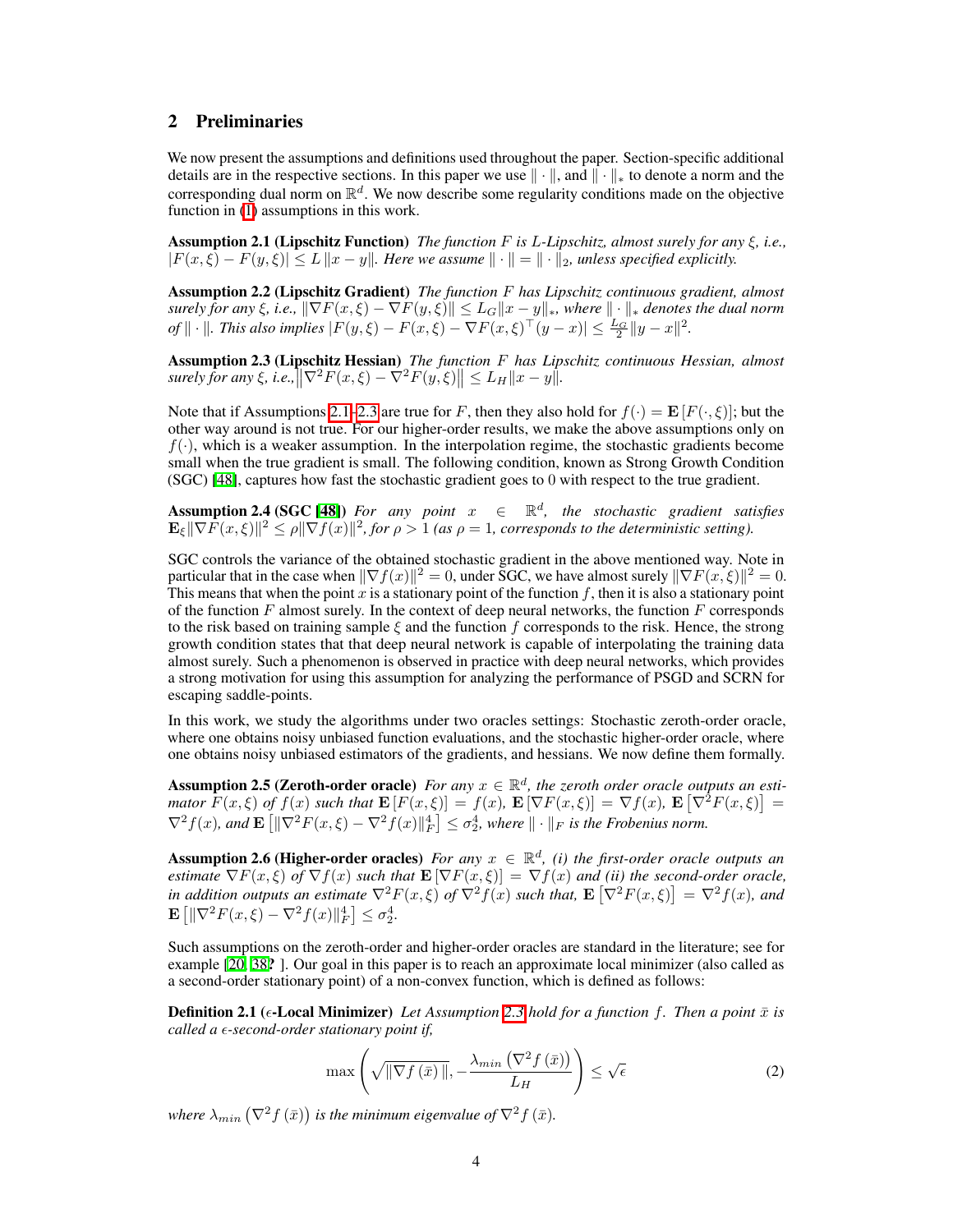<span id="page-4-1"></span>Algorithm 1 Perturbed Stochastic Gradient Descent Algorithm

**Input:**  $x_0 \in \mathbb{R}^d$ ,  $\eta$ ,  $r$ . for  $t = 0$  to  $T$  do Set  $g_t = \frac{1}{n_1} \sum_{i=1}^{n_1} g_{t,i}$  where  $g_{t,i} = \nabla F(x_t, \xi_{t,i})$  (First-order)  $g_{t,i} = \frac{F(x_t + \nu u_{t,i}, \xi_{t,i}) - F(x_t, \xi_{t,i})}{\nu} u_i$  (Zeroth-order) and  $u_{t,i} \sim \mathcal{N}(0, \mathbf{I}_d)$   $\forall t = 1, 2, \cdots, T, i = 1, 2, \cdots, n_1$ Sample  $\theta_t \in \mathcal{N}$   $(0, r^2 I_d)$ **Update**  $x_{t+1} = x_t - \eta (g_t + \theta_t)$ 

Note that for stochastic optimization problems, the quantity on the left hand side of  $(2)$ , is a random variable. In this paper we prove a high-probability bound, and an expectation bound for the above quantity for PSGD, and SCRN respectively.

For a point  $x_t$ , we will use  $\nabla_t$ ,  $\nabla_t^2$ ,  $h_t$ , and  $\lambda_{1,t}$  to denote  $\nabla_t$ ,  $\nabla_t^2 f(x_t)$ ,  $(x_{t+1} - x_t)$ ,and  $\lambda_{min}$  ( $\nabla^2 f(x_t)$ ) respectively. The zeroth-order minibatch gradient [\[38\]](#page-11-12), and Hessian estimator [? ]  $g_t$ , and  $H_t$  are defined as:

$$
g_t = \frac{1}{n_1} \sum_{i=1}^{n_1} \frac{F(x_t + \nu u_{t,i}, \xi_{t,i}) - F(x_t, \xi_{t,i})}{\nu} u_i, \qquad H_t = \frac{1}{n_2} \sum_{i=1}^{n_2} \mathfrak{H}_{t,i} \left( u_{t,i} u_{t,i}^\top - I \right), \quad (3)
$$

where  $\mathfrak{H}_{t,i} = \frac{F(x_t + \nu u_{t,i}, \xi_{t,i}) + F(x_t - \nu u_{t,i}, \xi_{t,i}) - 2F(x_t, \xi_{t,i})}{2\nu^2}$ , and  $u_{t,i} \sim \mathcal{N}(\mathbf{0}, \mathbf{I}_d)$   $\forall t =$  $1, 2, \dots, T, i = 1, 2, \dots, n_1$ . We will use  $\zeta_t = g_t - \nabla_t = \frac{1}{n_1} \sum_{i=1}^{n_1} g_{t,i} - \nabla_t$ , and  $\tilde{\zeta}_t = \zeta_t + \theta_t$ . In the following lemma we show that under SGC, the variance of  $\nabla F(x_t, \xi)$  is of the order of the gradient norm squared.

Lemma 2.1 *Let Assumption [2.4](#page-3-4) hold for a function f. Then, for both zeroth-order, and first-order oracle, we have,*

<span id="page-4-0"></span>
$$
\mathbf{E}\left[\left\|\frac{1}{n_1}\sum_{i=1}^{n_1}\nabla F(x_t,\xi_i)-\nabla_t\right\|^2\right] \leq \frac{\rho-1}{n_1}\|\nabla_t\|^2. \tag{4}
$$

<span id="page-4-2"></span> $\mathbf{r}$ 

Ē

**Proof** Let  $g_t = \frac{1}{n_1} \sum_{i=1}^{n_1} \nabla F(x_t, \xi_i)$ . Then we have

$$
\mathbf{E} [||g_t - \nabla_t||^2] = \mathbf{E} [||g_t||^2 + ||\nabla_t||^2 - 2g_t^{\top} \nabla_t] = \frac{1}{n_1^2} \mathbf{E} \left[ \left\| \sum_{i=1}^{n_1} \nabla F(x_t, \xi_i) \right\|^2 \right] - ||\nabla_t||^2
$$
  

$$
\leq \frac{1}{n_1^2} \left( \rho n_1 ||\nabla_t||^2 + n_1(n_1 - 1) ||\nabla_t||^2 \right) - ||\nabla_t||^2 = \frac{\rho - 1}{n_1} ||\nabla_t||^2,
$$

which completes the proof.

end for

Remark 1 *The above simple results actually turns out to have far-reaching consequences for obtaining improved complexity bounds for both PSGD and SCRN algorithms. It implies that when the true gradient is small, the variance of the stochastic gradient is also small. Typically, in the analysis of PSGD and SCRN, it is assumed that the stochastic gradients are assumed to have a constant variance. But for over-parametrized models, we will use Lemma [2.1](#page-4-0) to prove deterministic rate for PSGD and improved rates for SCRN.*

# 3 Perturbed Stochastic Gradient Descent

In this section we show that under SGC, PSGD attain deterministic rate in the first-order setting and obtains much better rate than previously known rates in the zeroth-order setting. An intuitive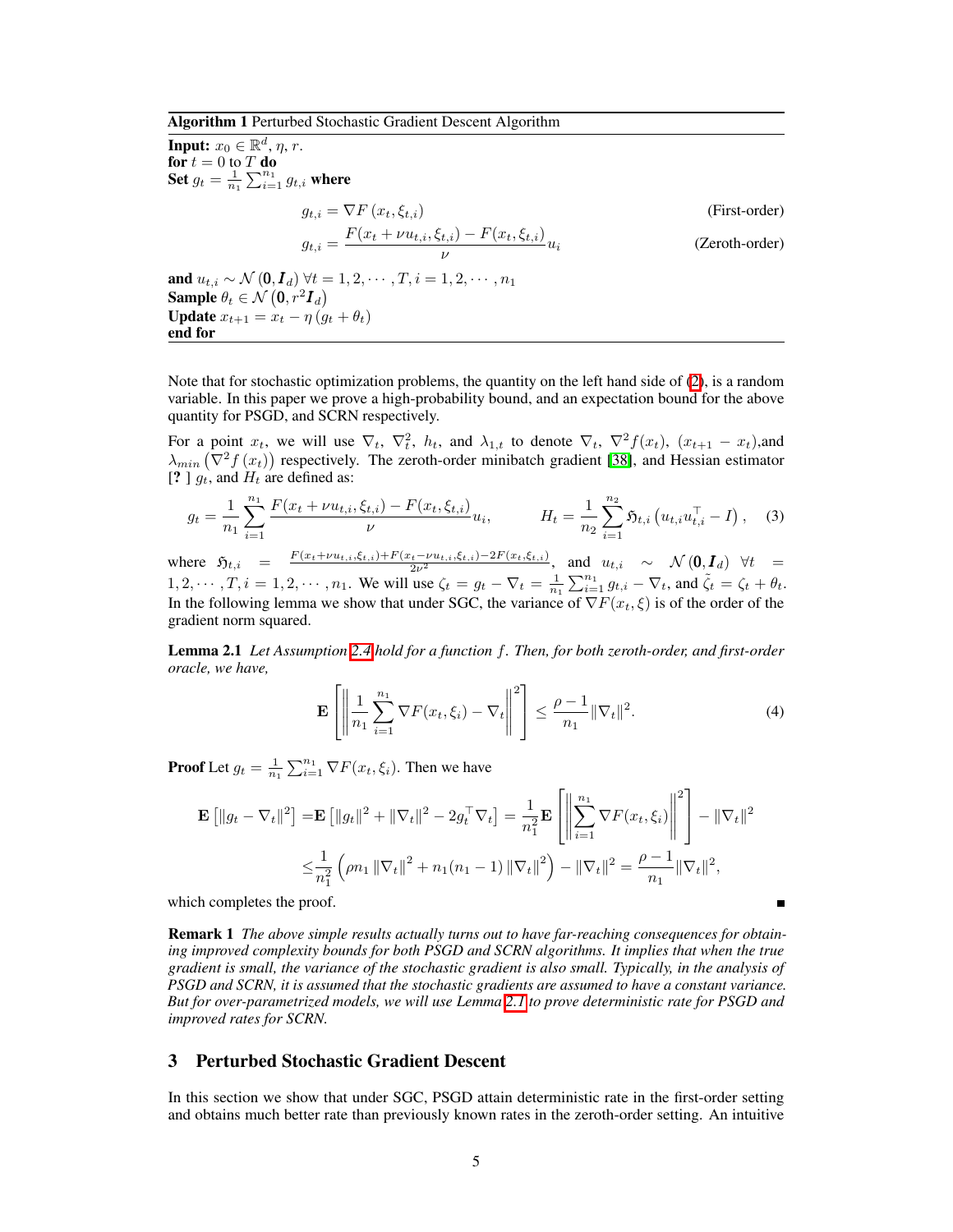explanation of this phenomenon is as follows: in the general stochastic setting, at time *t* where  $\|\nabla_t\| \geq \epsilon$ , PSGD does not descend as much as in the deterministic setting due to noisy gradient. So it takes more iterations to average out the noise. While escaping a saddle point, due to noisy gradient, the iterates follow the direction of the most negative curvature with more difficulty leading to higher complexity. Under SGC, when  $\|\nabla_t\| \geq \epsilon$ , the noise variance is of the order of  $\|\nabla_t\|^2$  as shown in Lemma **2.1.** So the algorithm still manages to descent. While escaping a saddle point under SGC, as  $\|\nabla_t\| \leq \epsilon$ , and the gradient noise is also small leading to deterministic rates.

The outline of the proof of the bounds for PSGD in the first-order setting is similar to  $[25]$  except that we analyze PSGD under interpolation regime. At a high level the proof has two stages: firstly, we show that when  $\|\nabla_t\| \geq \epsilon$ , the function descends as fast as the deterministic case; Secondly, when  $\|\nabla f(x_t)\| \leq \epsilon$ , and  $\lambda_{min}(\nabla^2 f(x_t)) \leq -\sqrt{L_H \epsilon}$ , i.e.,  $x_t$  is a saddle point, by a coupling argument it is shown that either the function descends or the sequence of iterates are stuck around the saddle point. But then it is shown that the stuck region is narrow enough so that the iterates escape the saddle points with high probability. We now require a condition on the tail of the stochastic gradient.

Assumption 3.1 *For any*  $x \in \mathbb{R}^d$ ,  $\mathbb{P}(\|\nabla F(x,\xi) - \nabla f(x)\| \ge \tau) \le 2e^{-\frac{\tau^2}{2\mathbf{E}[\|\nabla F(x,\xi) - \nabla f(x)\|^2]}}$ .

Such light-tail conditions are common in the stochastic optimization literature to obtain highprobability bounds; see for example  $[20, 25]$  $[20, 25]$  $[20, 25]$ . Note that under Assumption  $[2.4]$ , Assumption  $[3.1]$  is equivalent to

<span id="page-5-1"></span><span id="page-5-0"></span>
$$
\mathbb{P}\left(\|\nabla F(x,\xi) - \nabla f(x)\| \ge \tau\right) \le 2e^{-\tau^2/(2(\rho-1)\|\nabla f(x)\|^2)}\tag{5}
$$

We now present our main result on PSGD.

**Theorem 3.1** *a) Under Assumptions*  $\boxed{2.2}$   $\boxed{2.3}$  *on the function*  $f(\cdot)$ *, and Assumptions*  $\boxed{2.4}$  *and*  $\boxed{3.1}$ *choosing,*

$$
\eta = \log\left(\frac{1}{\epsilon}\right)^{-2} / a_0 \log\left(\frac{f(x_0) - f^*}{\delta \epsilon}\right), \ r = \epsilon^{1.5} \log(\epsilon^{-1})^{-3}, n_1 = 512c(\rho - 1)\log(\epsilon^{-1}), \tag{6}
$$

*with probability at least*  $1 - \delta$ , half of the iterations of Algorithm<sup>*I*</sup> will be  $\epsilon$ -local minimizers after *T iterations where,*

<span id="page-5-2"></span>
$$
T = a_1 \max \left\{ \frac{(f(x_0) - f^*) \mathcal{T}_1}{\mathcal{F}_1}, \frac{(f(x_0) - f^*)}{\eta \epsilon^2} \right\} = \tilde{\mathcal{O}} \left( \frac{\log \left( \frac{1}{\delta} \right)}{\epsilon^2} \right),\tag{7}
$$

*where*  $a_0$ ,  $a_1$  *are constants, and*  $\overline{T_1} = 0.5 \log_{10} \left(\frac{1}{\epsilon}\right)^3/\sqrt{\epsilon}$ , and  $\overline{T_1} = \epsilon^{1.5}/\log_{10} \left(\frac{1}{\epsilon}\right)^7$ . *b) Under Assumptions [2.1,](#page-3-1) [2.2,](#page-3-5) [2.3,](#page-3-2) [2.4,](#page-3-4) and [3.1](#page-5-1) in the zeroth order-setting, choosing,*

$$
\eta = \frac{\kappa_0}{\log\left(\frac{f(x_0) - f^*}{\delta \epsilon}\right)} \quad r = \kappa_1 \epsilon \quad \nu = \frac{\kappa_4 \epsilon}{d \log\left(\frac{1}{\epsilon}\right)} \quad n_1 = \frac{\kappa_5 \log\left(\frac{1}{\epsilon}\right)^5 d^{1.5} \sqrt{\rho - 1}}{\epsilon^{2.5}} \tag{8}
$$

*with probability at least*  $1 - \delta$ , half of the iterations of Algorithm *1* will be  $\epsilon$ -local minimzers, after *T iterations, where,*

<span id="page-5-3"></span>
$$
T = \kappa_9 \max \left\{ \frac{(f(x_0) - f^*) \mathcal{T}_0}{\mathcal{F}_0}, \frac{(f(x_0) - f^*)}{\eta \epsilon^2} \right\} = \tilde{\mathcal{O}} \left( \frac{\log \left( \frac{1}{\delta} \right)}{\epsilon^2} \right). \tag{9}
$$

*Here,*  $\kappa_i$ ,  $i = 1, 2, \dots, 9$  *are absolute constants, and*  $\mathcal{T}_0 = \kappa_3 \frac{\log(\frac{1}{\epsilon})^2 \log(d)^2}{\sqrt{\epsilon}}$ *, and*  $\mathcal{F}_0 = \kappa_8 \epsilon^{1.5}$ *. Hence, the total number of zeroth-order oracle calls is*  $T n_1 = \tilde{\mathcal{O}} \left( \frac{d^{1.5} \sqrt{\rho - 1}}{\epsilon^{4.5}} \right)$ ⌘ *.*

Remark 2 *Note that the complexity result in* [\(7\)](#page-5-2) *for the PSGD in the first-order setting matches corresponding complexity of perturbed gradient descent on deterministic optimization problems.*

Remark 3 *We briefly highlight on the difficulty associated with proving the result in* [\(9\)](#page-5-3)*. First note that in the first-order proof, and also in*  $[25]$ *, it is assumed that the noise*  $\xi$  *is sub-gaussian. But for the zeroth-order gradient*  $g_t$  *as defined in*  $\Box B$ *,*  $\Vert g_t - \nabla_t \Vert$  *no longer has sub-Gaussian tails. Also note*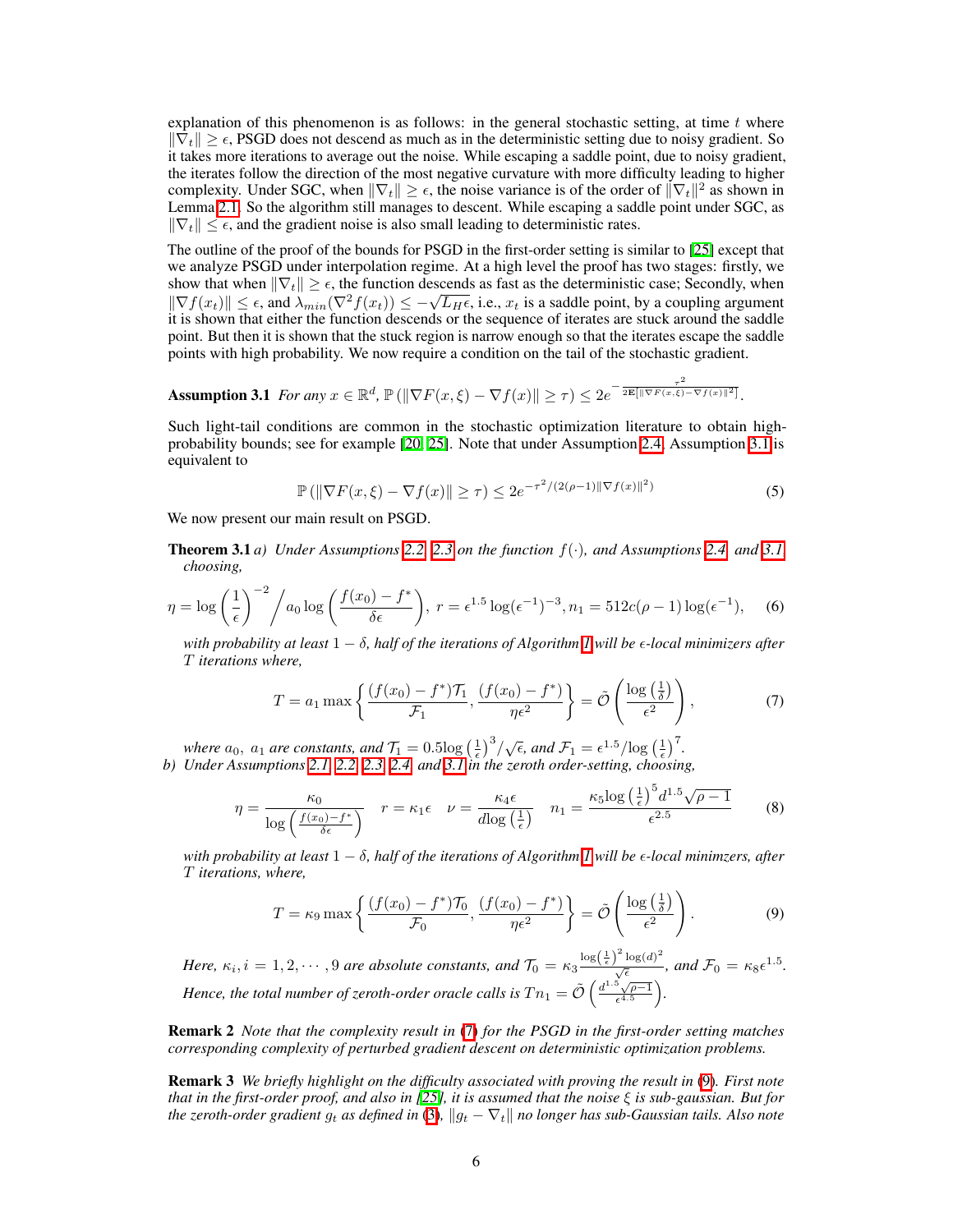that we have from  $[38]$ ,  $\mathbf{E}_{u_{t,i}}[g_{t,i}] = \nabla F_{\nu}(x_t, \xi_{t,i}) = \nabla \mathbf{E}_{u_{t,i}}[F(x + \nu u_{t,i}, \xi_{t,i})]$ . So  $g_t$  is not an *unbiased estimator of*  $\nabla_t$ *. But as shown in* [\[38\]](#page-11-12),  $\nabla F_\nu(x_t, \xi_{t,i})$  *is close to*  $\nabla F(x_t, \xi_{t,i})$ *. So we first need to establish concentration properties for g<sup>t</sup> in the zeroth-order setting. Towards this, we show that*  $g_t$  *is*  $\alpha$ -sub-exponential with  $\alpha = 2/3$ , even if  $\xi$  *is sub-gaussian, i.e., the noise in the gradient estimates has heavier tail (Lemma*  $\overline{A,I}$ )*. This leads to the obtained complexity bounds in* [\(9\)](#page-5-3)*.* 

**Remark 4** *Note that*  $T_1$  *and*  $T_0$  *are the number of iterations required to descend by*  $\mathcal{F}_1$  *and*  $\mathcal{F}_0$ *respectively in the first and zeroth-order setting, after the algorithm hits a saddle point. As shown in [\[25\]](#page-10-7), without SGC,*  $\mathcal{T}_1 = \tilde{O}(\epsilon^{-2.5})$ *. In this paper we show that, under SGC,*  $\mathcal{T}_1 = \mathcal{T}_0 = \tilde{O}(\epsilon^{-0.5})$ *. This shows under SGC, it is indeed possible to escape saddle point faster.*

We highlight here that  $\left|\frac{1}{4}\right| \left| \frac{1}{8} \right|$  recently considered escaping saddle points in the zeroth-order setting. However they assume that the function being optimized is deterministic (which means exact gradients could be obtained) and is bounded (which means sub-Gaussian tails are possible for the zeroth-order gradient estimator). These two assumptions are however highly impractical and are not satisfied by several situations in practice where zeroth-order optimization techniques are utilized. To the best of our knowledge, there is no known bound on the number of times zeroth-order oracle should accessed for [\(9\)](#page-5-3) to hold, when SGC does not hold and only the following standard variance assumption on the unseen stochastic gradient holds (see, e.g.,  $[20]$ ) for some  $\sigma > 0$ ,

$$
\mathbf{E}\left[\left\|\frac{1}{n_1}\sum_{i=1}^{n_1}\nabla F(x_t,\xi_i)-\nabla_t\right\|^2\right] \leq \frac{\sigma^2}{n_1}.\tag{10}
$$

For completeness we present the corresponding result below, which serves as a reference to compare our results with the SGC assumption to what one could obtain without it.

<span id="page-6-0"></span>**Theorem 3.2** *Under Assumptions*  $\boxed{2.1}$ ,  $\boxed{2.2}$ ,  $\boxed{2.3}$ ,  $\boxed{2.4}$ , *and*  $\boxed{3.1}$ , *we have the following: In the zeroth order-setting, choosing,*

$$
\eta = \frac{\kappa_0}{\log\left(\frac{f(x_0) - f^*}{\delta \epsilon}\right)} \quad r = \kappa_1 \epsilon \quad \nu = \frac{\kappa_4 \epsilon}{d \log\left(\frac{1}{\epsilon}\right)} \quad n_1 = \frac{\kappa_5 \log\left(\frac{1}{\epsilon}\right)^5 d^{1.5} \sigma}{\epsilon^{3.5}} \tag{11}
$$

*with probability at least*  $1 - \delta$ , half of the iterations of Algorithm *I* will be  $\epsilon$ -local minimzers, after *T iterations, where,*

$$
T = \kappa_9 \max \left\{ \frac{(f(x_0) - f^*) \mathcal{T}_0}{\mathcal{F}_0}, \frac{(f(x_0) - f^*)}{\eta \epsilon^2} \right\} = \tilde{\mathcal{O}} \left( \frac{\log \left( \frac{1}{\delta} \right)}{\epsilon^2} \right). \tag{12}
$$

*Here,*  $\kappa_i$ ,  $i = 1, 2, \cdots, 9$  are absolute constants, and  $\mathcal{T}_0 = \kappa_3 \frac{\log(\frac{1}{\epsilon})^2 \log(d)^2}{\sqrt{\epsilon}}$  and  $\mathcal{F}_0 = \kappa_8 \epsilon^{1.5}$ . Hence, *the total number of zeroth-order oracle calls is*  $T n_1 = \tilde{\mathcal{O}}\left(\frac{d^{1.5} \sigma}{\epsilon^{5.5}}\right)$ ⌘ *.*

Remark 5 *A generic reduction was proposed in [\[2\]](#page-8-1) for using any algorithm that converges to a first-order stationary points at a particular rate, to converge to a local minimizer at the same rate. The results in [\[2\]](#page-8-1) are not directly applicable to the zeroth-order setting due to their assumptions. However, assuming that their assumption could be relaxed to get it work in the zeroth-order setting, it is interesting to examine if the results in [\[20\]](#page-10-17) for converging to first-order stationary solution could be combined with the reduction proposed in [\[2\]](#page-8-1) to establish a result similar to Theorem [3.2.](#page-6-0) To make the result of* [\[20\]](#page-10-17)<sup> *hold with the same probability as in Theorem*  $\overline{3.2}$ *, we would require*  $O(\overline{d\epsilon^{-6}})$  *calls*</sup> *to the stochastic zeroth-order oracle. Hence, in certain regimes it is plausible we obtain improved results. It is interesting future work to examine this further rigorously.*

## 4 Stochastic Cubic-Regularized Newton's Method

In this section we analyze Cubic-Regularized (CR) Newton method under interpolation regime. In non-interpolation like stochastic setting, CR Newton achieves a rate of  $\mathcal{O}(\epsilon^{-3.5})$  as compared to  $\mathcal{O}(\epsilon^{-4})$  attained by PSGD. Here we show that CR Newton achieves a rate of  $\mathcal{O}(\epsilon^{-2.5})$  under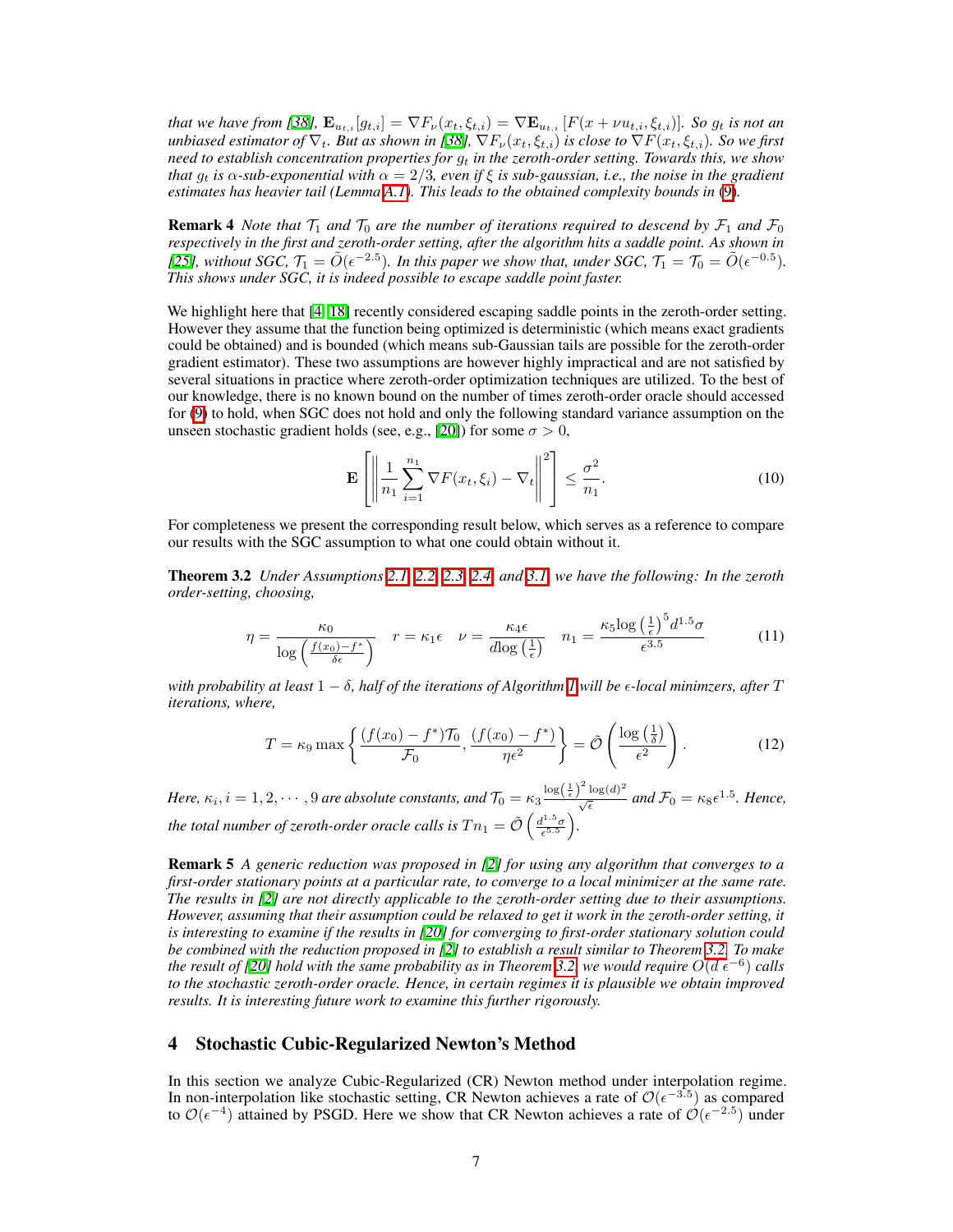#### <span id="page-7-2"></span>Algorithm 2 Cubic-Regularized Newton Algorithm

**Input:**  $x_1 \in \mathbb{R}^d, T, M, n_1, n_2$ for  $t = 1$  to  $T$  do Set  $g_t = \frac{1}{n_1} \sum_{i=1}^{n_1} g_{t,i}$  where

$$
g_{t,i} = \nabla F\left(x_t, \xi_{t,i}^G\right) \tag{Higher-order}
$$

$$
g_{t,i} = \frac{F(x_t + \nu u_{t,i}^G, \xi_{t,i}^G) - F(x_t, \xi_{t,i}^G)}{\nu} u_i^G
$$
 (Zeroth-order)

Set  $H_t = \frac{1}{n_2} \sum_{i=1}^{n_2} H_{t,i}$  where

$$
H_{t,i} = \nabla^2 F\left(x_t, \xi_{t,i}^H\right)
$$
\n(Higher-order)  
\n
$$
H_{t,i} = \frac{F(x_t + \nu u_{t,i}^H, \xi_{t,i}^H) + F(x_t - \nu u_{t,i}^H, \xi_{t,i}^H) - 2F(x_t, \xi_{t,i}^H)}{2\nu^2} \left(u_{t,i}^H u_{t,i}^H - I\right)
$$
\n(Zeroth-order)

where  $u_{t,i}^{G[H]} \sim \mathcal{N}(\mathbf{0}, \mathbf{I}_d)$   $\forall t = 1, 2, \cdots, T, i = 1, 2, \cdots, n_1[n_2]$ Update

<span id="page-7-3"></span><span id="page-7-0"></span>
$$
x_{t+1} = \operatorname*{argmin}_{y} m_t(x_t, y, g_t, H_t, M), \qquad (13)
$$

where

$$
m_t(y) = f(x_t) + (y - x_t)^{\top} g_t + \frac{1}{2} (y - x_t)^{\top} H_t(y - x_t) + \frac{M}{6} \|y - x_t\|^3
$$
 (14)

end for

SGC. Even though this rate is better than non-interpolation like stochastic setting, quite interestingly, CR Newton method fails to achieve deterministic rate of  $O(\epsilon^{-1.5})$  unlike PSGD. We believe that without stronger assumption on the Hessian estimator noise as well, CR Newton will perform worse than PSGD. In this section let  $\mathcal{F}_t$  be the filtration generated until time  $t$ , i.e., in the higher-order setting  $\mathcal{F}_t = \sigma(\{\xi_{i,j}^G\}_{i,j=1}^{t,n_1}, \{\xi_{i,j}^H\}_{i,j=1}^{t,n_2}),$  and in the zeroth-order setting  $\mathcal{F}_t = \sigma(\{\xi_{i,j}^G\}_{i,j=1}^{t,n_1}, \{u_{i,j}^G\}_{i,j=1}^{t,n_1}, \{\xi_{i,j}^H\}_{i,j=1}^{t,n_2}, \{u_{i,j}^H\}_{i,j=1}^{t,n_2}).$  We now present our main result.

**Theorem 4.1** Let f be a function for which Assumptions  $[2.2]$  and  $[2.3]$  are true. Then under SGC, i.e., *under Assumption [2.4,](#page-3-4) for Algorithm [2,](#page-7-2) we have:*

*a) In the higher-order setting, choosing*

$$
T = \frac{144\left(f(x_1) - f^*\right)}{M\epsilon^{\frac{3}{2}}} n_1 = \frac{\mu_0(\rho - 1)}{\epsilon} n_2 = \epsilon^{-1}, M = \max\left(L_H, \frac{1}{4}, \left(0.004L_G\epsilon^{\frac{1}{4}} + \sigma_2\epsilon^{\frac{1}{4}}\right), 40\sigma_2\right)
$$
\n(15)

 $we get, \max\left(\sqrt{\frac{\mathbf{E}[\|\nabla f(x_R)\|]}{144M}}, -\frac{\mathbf{E}[\lambda_{1,R}]}{9M}\right)$  $\left(\int \xi \right) \leq \sqrt{\epsilon}$ , where  $\mu_0$  *is a constant independent of*  $\epsilon$  *and d*, *and R is an integer random variable uniformly distributed over the support*  $\{1, 2, \dots, T\}$ *. The total number of first-order and second-order oracle calls are hence*  $\mathcal{O}\left(\epsilon^{-\frac{5}{2}}\right)$ . *b) In the zeroth-order setting, choosing*

$$
T = \frac{\mu_0 \left(f(x_1) - f^*\right)}{M\epsilon^{\frac{3}{2}}}, n_1 = \frac{\mu_1(d+5)}{\epsilon}, M = \mu_4, \nu = \frac{\mu_3 \epsilon}{(d+16)^{\frac{5}{2}}}, n_2 = \frac{\mu_2(1+2\log 2d)(d+16)^4}{\epsilon}
$$
\n(16)

<span id="page-7-1"></span> $w$ e get,  $\max\left(\sqrt{\mathbf{E}\left[\left\|\nabla f\left(x_{R}\right) \right\|\right]}, -\mathbf{E}\left[\lambda_{1,R}\right]\right) \leq \mathcal{O}\left(\sqrt{\epsilon}\right)$ , where  $\mu_{0}, \mu_{1}, \mu_{2}, \mu_{3}, \mu_{4}$  are constants *independent of* ✏*, and d, and R is an integer random variable uniformly distributed over the* support  $\{1, 2, \cdots, T\}$ .. The total number of first-order oracle calls is  $\mathcal{O}\left(d/\epsilon^{\frac{5}{2}}\right)$ , and the number *of second-order oracle calls is*  $\mathcal{O}\left(d^4\log d/\epsilon^{\frac{5}{2}}\right)$ *.*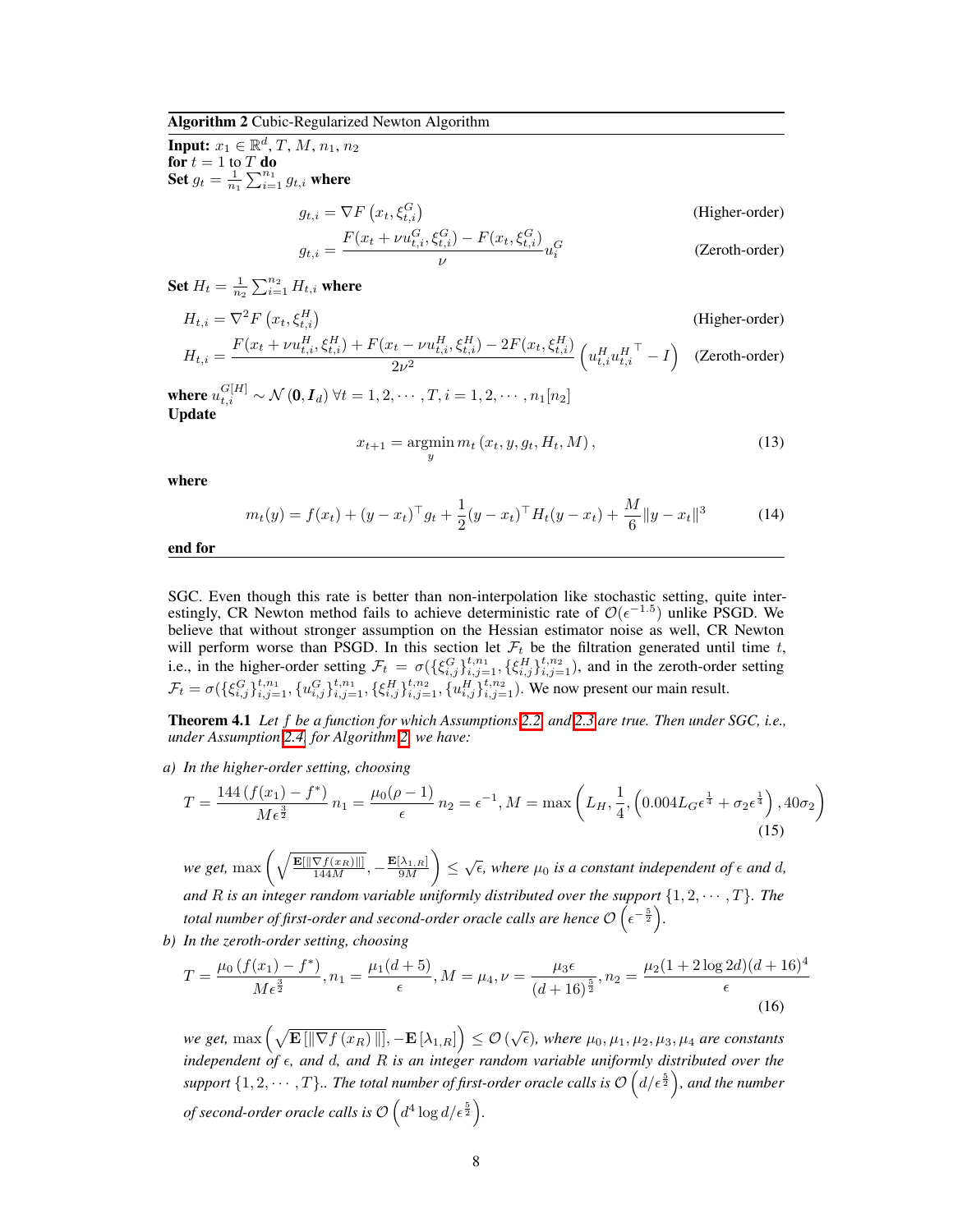Remark 6 *The above results only require Assumption [2.4,](#page-3-4) which is a gradient-level property of interpolation condition. As SCRN is a second-order algorithm, an assumption like "if the min eigenvalue of true Hessian at a point is non-negative, then min eigenvalue of stochastic Hessian is almost surely also non-negative" might be required to capture second-order properties of interpolation. Such an assumption could then be used to obtain a result similar to Lemma 2.1 for stochastic Hessians, to improve the rates in Theorem*<sup> $\overline{4.1}$ *</sup> Formalizing this intuition is an extremely interesting future work.*</sup>

Remark 7 *In comparison to the PSGD algorithm, we obtain the results for the SCRN algorithm in expectation. We highlight that it is straightforward to obtain to obtain a high-probability result in the higher-order setting. However, it is technically challenging to do so for the zeroth-order setting. This is due to the difficulty associated with obtaining sharper concentration results for the zeroth-order Hessian estimator, which we leave as future work. In Theorem [4.1,](#page-7-0) we presented the results in expectation for both settings to maintain uniformity of presentation. In Algorithm [2](#page-7-2) we assume that the exact solution to* [\(13\)](#page-7-3) *is available. We remark that it is possible to relax this assumption following the approach of*  $\sqrt{47}$  *which in turn leveraged the results in*  $\sqrt{2}$  *showing that the subproblem in*  $\sqrt{13}$ *can be solved with high probability using gradient descent.*

## 5 Summary

In this work, we analyze the oracle complexity of two standard algorithms –the perturbed stochastic gradient descent algorithm and the stochastic cubic-regularized Newton's method–for escaping saddle-points in nonconvex stochastic optimization. We show that under interpolation-like conditions satisfied in modern over-parametrized machine learning problems, PSGD and SCRN obtain improved rates for escaping saddle-points. In particular the above stated improvements are obtained for the vanilla versions of PSGD and SCRN algorithms and are not based on any complicated variance reduction techniques. For future work, it is extremely interesting to bridge the gap between SCRN and its deterministic counterpart. The key to this is come up with a Hessian-based interpolation-like assumption, which is both practically meaningful and theoretically sound.

## Broader Impact

We focus in this work on establishing theoretical justification for a practically observed phenomenon: Stochastic gradient method and its relatives perform well for training deep neural networks with complicated nonconvex landscape. The result presented will benefit researchers and practitioners who are interested in understanding the theoretical underpinnings of stochastic optimization for deep learning. Although our work in this draft is theoretical, it might have a positive impact for various practical applications of neural networks.

## Funding Disclosure

The AR was supported in parts by the NSF Grant CCF-1934568. The research of KB was supported in parts by UC Davis CeDAR (Center for Data Science and Artificial Intelligence Research) Innovative Data Science Seed Funding Program. The research of PM was sponsored in part by the U.S. Army Combat Capabilities Development Command Army Research Laboratory and was accomplished under Cooperative Agreement Number W911NF-13-2-0045 (ARL Cyber Security CRA). The views and conclusions contained in this document are those of the authors and should not be interpreted as representing the official policies, either expressed or implied, of the Combat Capabilities Development Command Army Research Laboratory or the U.S. Government. The U.S. Government is authorized to reproduce and distribute reprints for Government purposes notwithstanding any copyright notation here on.

### References

- <span id="page-8-0"></span>[1] Zeyuan Allen-Zhu. Katyusha: The first direct acceleration of stochastic gradient methods. *The Journal of Machine Learning Research*, 18(1):8194–8244, 2017.
- <span id="page-8-1"></span>[2] Zeyuan Allen-Zhu and Yuanzhi Li. Neon2: Finding local minima via first-order oracles. In *Advances in Neural Information Processing Systems*, pages 3716–3726, 2018.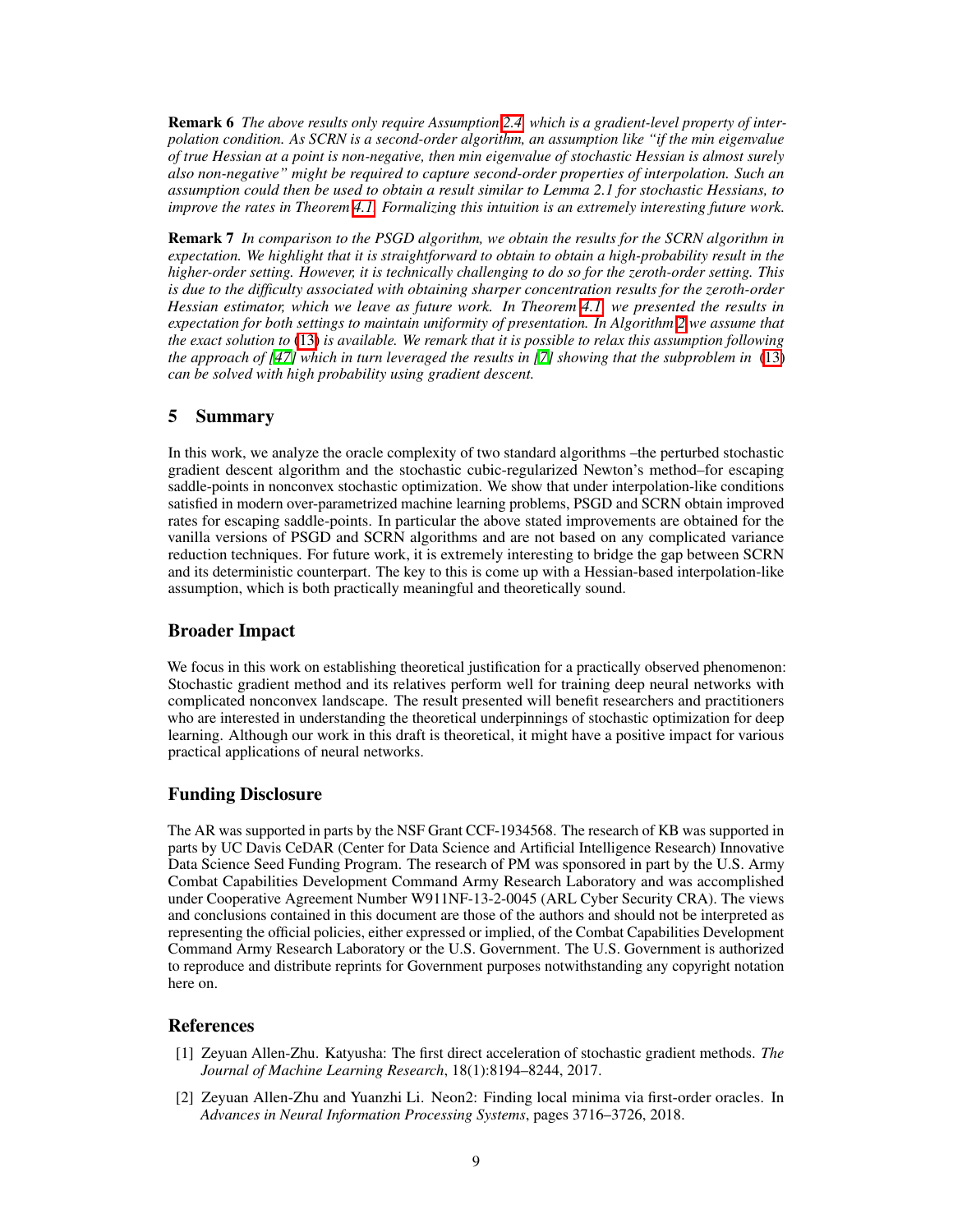- <span id="page-9-14"></span>[3] Zeyuan Allen-Zhu, Yuanzhi Li, and Zhao Song. A convergence theory for deep learning via over-parameterization. In *International Conference on Machine Learning*, pages 242–252. PMLR, 2019.
- <span id="page-9-6"></span>[4] Qinbo Bai, Mridul Agarwal, and Vaneet Aggarwal. Escaping saddle points for zeroth-order non-convex optimization using estimated gradient descent. In *2020 54th Annual Conference on Information Sciences and Systems (CISS)*, pages 1–6. IEEE, 2020.
- <span id="page-9-10"></span>[5] Krishnakumar Balasubramanian and Saeed Ghadimi. Zeroth-order nonconvex stochastic optimization: Handling constraints, high-dimensionality and saddle-points. *arXiv preprint arXiv:1809.06474*, 2018.
- <span id="page-9-11"></span>[6] Raef Bassily, Mikhail Belkin, and Siyuan Ma. On exponential convergence of sgd in non-convex over-parametrized learning. *arXiv preprint arXiv:1811.02564*, 2018.
- <span id="page-9-16"></span>[7] Yair Carmon and John C Duchi. Gradient descent efficiently finds the cubic-regularized non-convex newton step. *arXiv preprint arXiv:1612.00547*, 2016.
- <span id="page-9-8"></span>[8] Coralia Cartis, Nicholas IM Gould, and Philippe L Toint. Adaptive cubic regularisation methods for unconstrained optimization. part II: worst-case function-and derivative-evaluation complexity. *Mathematical programming*, 130(2):295–319, 2011.
- <span id="page-9-12"></span>[9] Lenaic Chizat and Francis Bach. On the global convergence of gradient descent for overparameterized models using optimal transport. In *Advances in neural information processing systems*, pages 3036–3046, 2018.
- <span id="page-9-13"></span>[10] Lenaic Chizat, Edouard Oyallon, and Francis Bach. On lazy training in differentiable programming. In *Advances in Neural Information Processing Systems*, pages 2937–2947, 2019.
- <span id="page-9-9"></span>[11] Frank E Curtis, Daniel P Robinson, and Mohammadreza Samadi. A trust region algorithm with a worst-case iteration complexity of  $\epsilon^{-3/2}$  for nonconvex optimization. *Mathematical Programming*, 162(1-2):1–32, 2017.
- <span id="page-9-0"></span>[12] Yann N Dauphin, Razvan Pascanu, Caglar Gulcehre, Kyunghyun Cho, Surya Ganguli, and Yoshua Bengio. Identifying and attacking the saddle point problem in high-dimensional nonconvex optimization. In *Advances in neural information processing systems*, pages 2933–2941, 2014.
- <span id="page-9-5"></span>[13] Aaron Defazio and Léon Bottou. On the ineffectiveness of variance reduced optimization for deep learning. In *Advances in Neural Information Processing Systems*, pages 1753–1763, 2019.
- <span id="page-9-15"></span>[14] Simon Du, Jason Lee, Haochuan Li, Liwei Wang, and Xiyu Zhai. Gradient descent finds global minima of deep neural networks. In *International Conference on Machine Learning*, pages 1675–1685, 2019.
- <span id="page-9-1"></span>[15] Simon S Du, Chi Jin, Jason D Lee, Michael I Jordan, Aarti Singh, and Barnabas Poczos. Gradient descent can take exponential time to escape saddle points. In *Advances in neural information processing systems*, pages 1067–1077, 2017.
- <span id="page-9-4"></span>[16] Cong Fang, Chris Junchi Li, Zhouchen Lin, and Tong Zhang. Spider: Near-optimal nonconvex optimization via stochastic path-integrated differential estimator. In *Advances in Neural Information Processing Systems*, pages 689–699, 2018.
- <span id="page-9-3"></span>[17] Cong Fang, Zhouchen Lin, and Tong Zhang. Sharp analysis for nonconvex sgd escaping from saddle points. In *Conference on Learning Theory*, pages 1192–1234, 2019.
- <span id="page-9-7"></span>[18] Lampros Flokas, Emmanouil-Vasileios Vlatakis-Gkaragkounis, and Georgios Piliouras. Efficiently avoiding saddle points with zero order methods: No gradients required. *arXiv preprint arXiv:1910.13021*, 2019.
- <span id="page-9-2"></span>[19] Rong Ge, Furong Huang, Chi Jin, and Yang Yuan. Escaping from saddle points: online stochastic gradient for tensor decomposition. In *Conference on Learning Theory*, pages 797–842, 2015.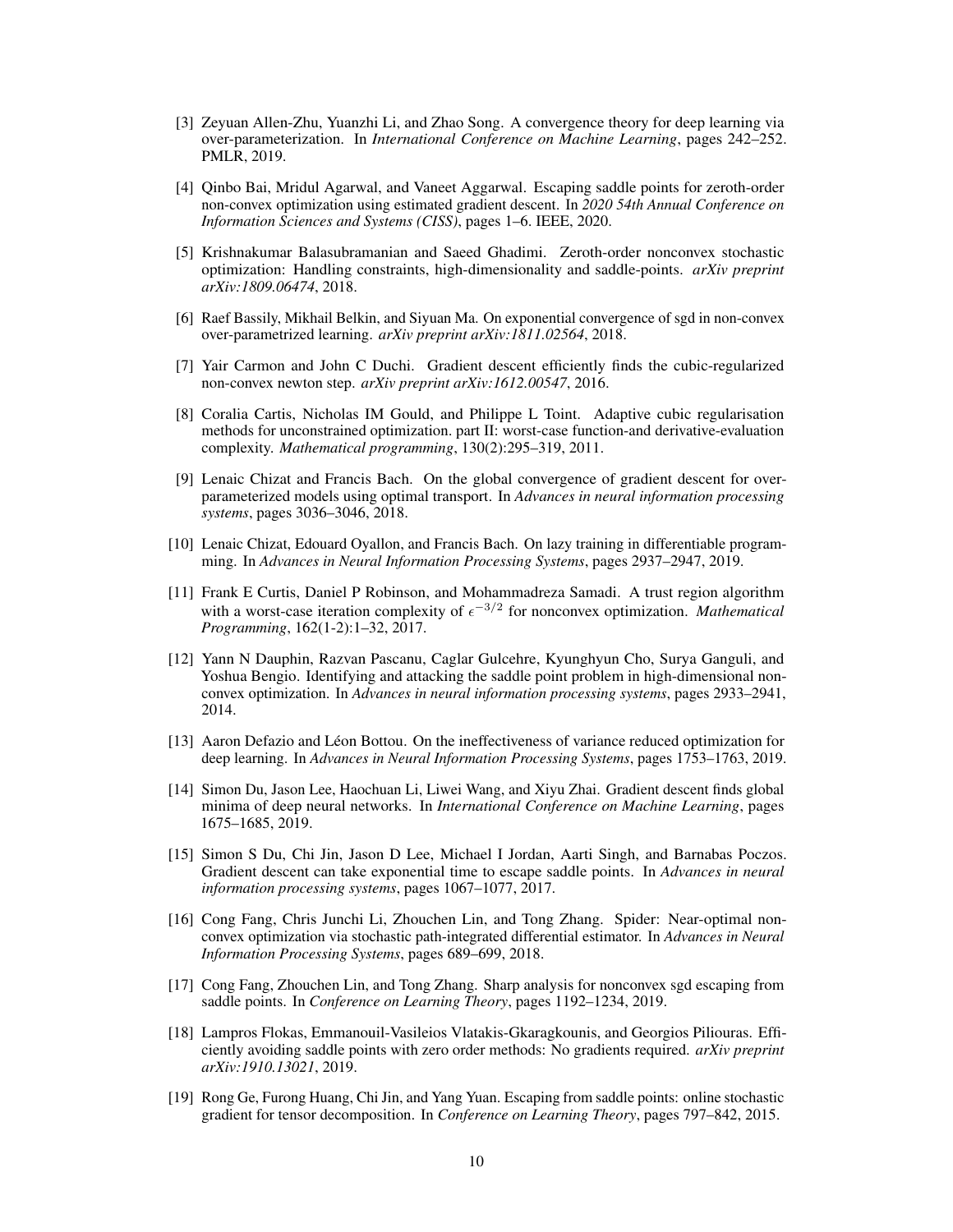- <span id="page-10-17"></span>[20] Saeed Ghadimi and Guanghui Lan. Stochastic first-and zeroth-order methods for nonconvex stochastic programming. *SIAM Journal on Optimization*, 23(4):2341–2368, 2013.
- <span id="page-10-2"></span>[21] Benjamin Haeffele, Eric Young, and Rene Vidal. Structured low-rank matrix factorization: Optimality, algorithm, and applications to image processing. In *International conference on machine learning*, pages 2007–2015, 2014.
- <span id="page-10-1"></span>[22] Benjamin D Haeffele and René Vidal. Global optimality in tensor factorization, deep learning, and beyond. *arXiv preprint arXiv:1506.07540*, 2015.
- <span id="page-10-16"></span>[23] Arthur Jacot, Franck Gabriel, and Clément Hongler. Neural tangent kernel: Convergence and generalization in neural networks. In *Advances in neural information processing systems*, pages 8571–8580, 2018.
- <span id="page-10-5"></span>[24] Chi Jin, Rong Ge, Praneeth Netrapalli, Sham M Kakade, and Michael I Jordan. How to escape saddle points efficiently. In *Proceedings of the 34th International Conference on Machine Learning-Volume 70*, pages 1724–1732. JMLR. org, 2017.
- <span id="page-10-7"></span>[25] Chi Jin, Praneeth Netrapalli, Rong Ge, Sham M Kakade, and Michael I Jordan. On nonconvex optimization for machine learning: Gradients, stochasticity, and saddle points. *arXiv preprint arXiv:1902.04811*, 2019.
- <span id="page-10-6"></span>[26] Chi Jin, Praneeth Netrapalli, and Michael I Jordan. Accelerated gradient descent escapes saddle points faster than gradient descent. In *Conference On Learning Theory*, pages 1042–1085, 2018.
- <span id="page-10-0"></span>[27] Kenji Kawaguchi. Deep learning without poor local minima. In *Advances in neural information processing systems*, pages 586–594, 2016.
- <span id="page-10-15"></span>[28] Kenji Kawaguchi and Leslie Kaelbling. Elimination of all bad local minima in deep learning. In *International Conference on Artificial Intelligence and Statistics*, pages 853–863, 2020.
- <span id="page-10-4"></span>[29] Jason D Lee, Ioannis Panageas, Georgios Piliouras, Max Simchowitz, Michael I Jordan, and Benjamin Recht. First-order methods almost always avoid saddle points. *arXiv preprint arXiv:1710.07406*, 2017.
- <span id="page-10-3"></span>[30] Jason D Lee, Max Simchowitz, Michael I Jordan, and Benjamin Recht. Gradient descent only converges to minimizers. In *Conference on learning theory*, pages 1246–1257, 2016.
- <span id="page-10-13"></span>[31] Songtao Lu, Meisam Razaviyayn, Bo Yang, Kejun Huang, and Mingyi Hong. Snap: Finding approximate second-order stationary solutions efficiently for non-convex linearly constrained problems. *arXiv preprint arXiv:1907.04450*, 2019.
- <span id="page-10-12"></span>[32] Songtao Lu, Ziping Zhao, Kejun Huang, and Mingyi Hong. Perturbed projected gradient descent converges to approximate second-order points for bound constrained nonconvex problems. In *ICASSP 2019-2019 IEEE International Conference on Acoustics, Speech and Signal Processing (ICASSP)*, pages 5356–5360. IEEE, 2019.
- <span id="page-10-9"></span>[33] Siyuan Ma, Raef Bassily, and Mikhail Belkin. The power of interpolation: Understanding the effectiveness of sgd in modern over-parametrized learning. In *International Conference on Machine Learning*, pages 3325–3334, 2018.
- <span id="page-10-11"></span>[34] Si Yi Meng, Sharan Vaswani, Issam Laradji, Mark Schmidt, and Simon Lacoste-Julien. Fast and furious convergence: Stochastic second order methods under interpolation. *arXiv preprint arXiv:1910.04920*, 2020.
- <span id="page-10-14"></span>[35] Aryan Mokhtari, Asuman Ozdaglar, and Ali Jadbabaie. Escaping saddle points in constrained optimization. In *Advances in Neural Information Processing Systems*, pages 3629–3639, 2018.
- <span id="page-10-10"></span>[36] Deanna Needell, Rachel Ward, and Nati Srebro. Stochastic gradient descent, weighted sampling, and the randomized kaczmarz algorithm. In *Advances in neural information processing systems*, pages 1017–1025, 2014.
- <span id="page-10-8"></span>[37] Yurii Nesterov and Boris T Polyak. Cubic regularization of newton method and its global performance. *Mathematical Programming*, 108(1):177–205, 2006.